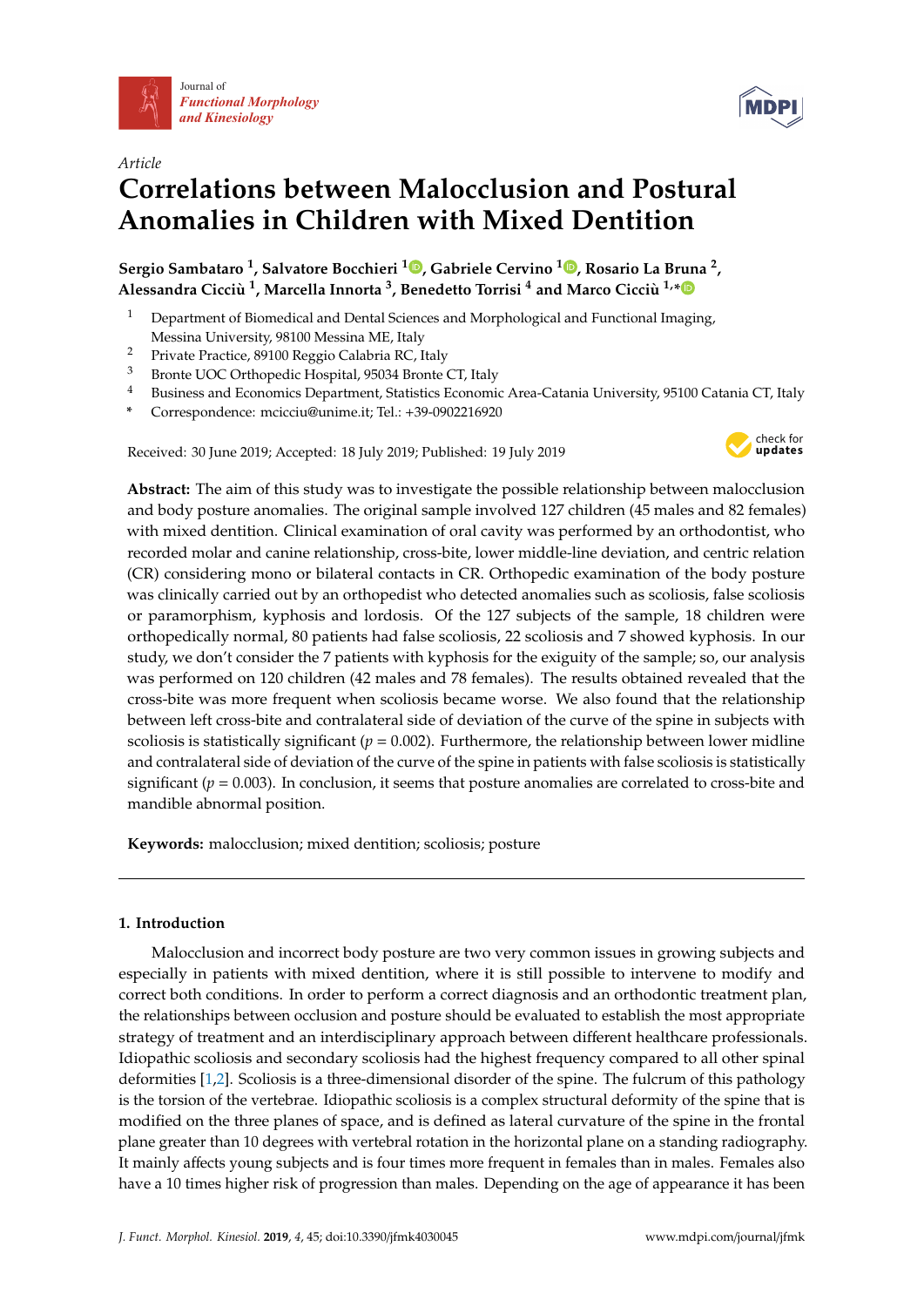classified into three types: infantile (presenting from birth to 3 years), juvenile (presenting from 3 to 10 years) and adolescent (presenting from 10 years to skeletal maturity) [\[3,](#page-9-2)[4\]](#page-9-3).

The secondary form is due to diseases of connective tissue, neurologic and musculoskeletal disorders.

False scoliosis or paramorphism, is a different clinical condition in which the rotation is not present and it is caused by different lengths of the lower limbs, radiculopathy of spine, postural disorders, or inflammation [\[5\]](#page-9-4).

The aim of this study is to search for possible correlations between malocclusions, which could lead to the onset of Temporomandibular Joint (TMJ) disorders [\[6](#page-10-0)[–14\]](#page-10-1) and incorrect body posture. If intercepted early, consolidation over time and surgical spine treatments can be avoided [\[15–](#page-10-2)[20\]](#page-10-3).

## **2. Materials and Methods**

The clinical examination was carried out on 127 children (45 males and 82 females), in pre-pubertal stage, at the age of 9.8 years  $\pm$  8 months) in mixed dentition, with good general health (absence of craniofacial syndromes or other craniofacial anomalies, and we excluded patients with previous history of trauma to maxillo-facial district or to the spine). Each child underwent an orthopedic examination, followed by an orthodontic one.

Patients' parents signed a consent for their child's participation in the study, but an ethics committee's opinion wasn't required because only one additional clinical examination was done. Orthopedic screening was performed in an upright position, without clothes and without shoes, and was performed by an orthopedist who examined the young subjects. The asymmetry of the shoulders, the asymmetry of the hips, and obliquity of the pelvis with respect to overhanging, by evaluating the alignment of the line joining the shoulders, the line joining the scapulae and the line joining the iliac crests were recorded. The examination was completed with the analysis of the trunk in flexion, analyzing the possible presence of the hump and, therefore the site and the entity. At the end, the patient was observed in a lateral upright position for the evaluation of the physiological curves and their possible alterations (kyphosis and lordosis). In addition, the Bricot test was performed in order to evaluate the ligamentous hyper laxity of the fingers and of the hands and of the different lengths of the lower limbs.

The orthodontic data were recorded according to the Ricketts clinical examination, which takes into consideration numerous parameters; the ones that we took into account were:

- 1. The cross-bites, considered when posteriorly the top back teeth bite down inside the bottom back teeth. It occurs when the top teeth or jaw are narrower than the bottom teeth and can happen on one or both sides of the mouth [\[21\]](#page-10-4).
- 2. The relationship between the upper dental arch and the lower dental arch according to Angle and defined as follows. Class I occurs when the mesiobuccal cusp of the upper first molar occludes with the buccal groove of the lower first molar. Class II occurs when the mesiobuccal cusp of the upper first molar occludes anterior to the buccal groove of the lower first molar. Class III occurs when the mesiobuccal cusp of the upper first molar occludes posterior to the buccal groove of the lower first molar [\[22\]](#page-10-5).
- 3. Evaluation of habits, such as thumb sucking, tongue thrust, mouth breathing, lower lip sucking and nail biting.
- 4. Examination of soft tissues in order to detect the symmetry of the face, the mouth disharmonies, the lip imbalances, the mentalis habits and the perioral contractions.
- 5. The clinical deviation of the dental upper and lower midline from the midsagittal plane of the face.
- 6. The occlusal contacts (mono or bilateral) in maximum intercuspidation of the teeth.

The analysis of any interrelationships between postural anomalies and malocclusions were carried out by tabulating the data on special two-entry tables, one side of which refered to postural anomalies (scoliosis, lordosis, kyphosis, transverse planes of the back and different lengths of lower limbs) and the other to the orthodontic parameters previously listed in a descriptive way. Furthermore, in order to find any correlation between the malocclusions and the postural anomalies, we performed statistical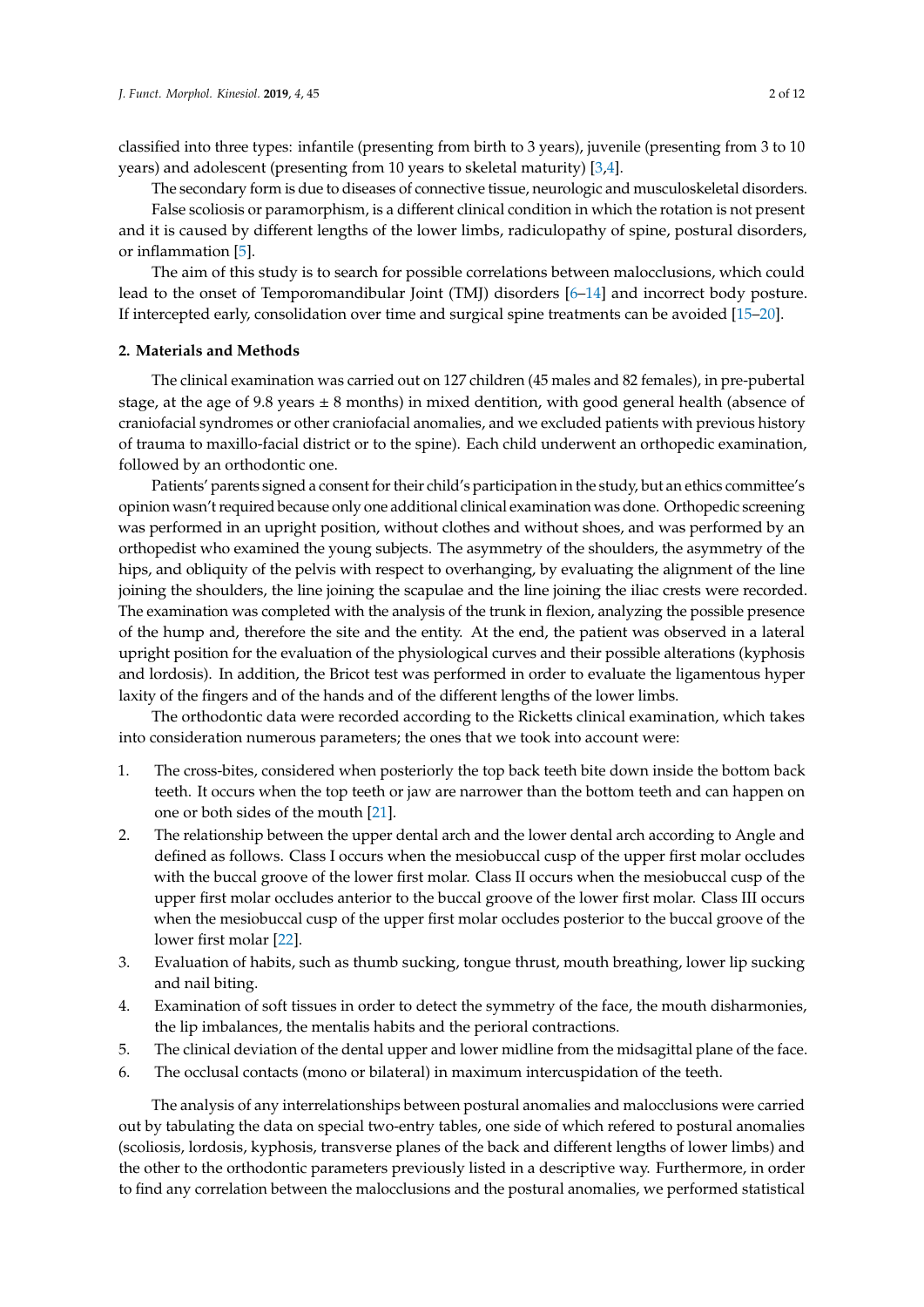analysis of the data with SPSS software (SPSS® Inc., Chicago, IL, USA) performing chi-squared test, and the Pearson's *r* with *p*-value were calculated.

## **3. Results**

At the orthopedic examination, numerous young patients presented various postural problems. From severe to mild and without any clinical objectivity, therefore in the description of the orthopedic anomalies, reference will be made to the entity of these after having subdivided the subjects of the sample into groups to which they belong.

## *3.1. Evaluation of Postural Abnormalities*

#### 3.1.1. Group of Patients with Severe Postural Abnormalities

This group consisted of 18 patients (7 males 11 females). The presence of a dorsal hump in all these subjects was found during the clinical examination. It was therefore advised to perform an X-ray examination of the column in its entirety. In 11 patients, the scoliotic curve also extended to the lumbar spine. Four of them had different lengths of the lower limbs of about 1.5 cm, with convexity of the curve on the same side. In 7 patients an important dorsal scoliosis was present.

# 3.1.2. Group of Patients with Intermediate Postural Abnormalities

87 patients (26 males and 61 females) were in the original sample, but we didn't consider 7 patients with kyphosis for the exiguity of the sample. The remaining 80 patients (23 males and 57 females) were included in this group and presented false scoliosis or paramorphism.

The orthopedic alterations were distributed in the males as follows. Seven were suffering from a dorsal scoliosis, and in 2 patients with dorsal scoliosis there was a tendency of hyperkyphosis and pain during neck flexion, extension and left lateral flexion.

The anomalies that we found in the remaining 14 patients were as follows. A dorsal false scoliosis was found in 2 of the patients. Six patients had a tendency of hyperkyphosis (2 patients had concomitant pain during the right and left lateral flexion of the cervical spine). Two patients had a dorsolumbar kyphoscoliosis which caused different lengths of the lower limbs of 3 and 3.5 cm. In 2 patients, a dorsolumbar kyphoscoliosis with a different length of the lower limbs of 1 cm was detected, and a dorsolumbar scoliosis with postural attitude of permanent lateral flexion of the left cervical spine was found in 2 patients.

The orthopedic alterations were distributed in the 57 females as follows. Thirty-two had a dorsal scoliotic curve, and some other alterations were concomitant. In 3 patients, there was an objective asymmetry of the right sternocleidomastoid, another 3 had the tendency of hyperkyphosis with back pain during flexion of the cervical spine. Three patients complained of cervical pain during right lateral rotation and another 3 patients had a hyperkyphosis paramorphism. Eleven patients presented with dorsolumbar scoliosis, and in 8 of them there was also a dorsal hyperkyphosis.

Of the remaining 14 patients, 9 had a dorsal false scoliosis (in 4 patients concomitant ipsilateral different lengths of the lower limbs of about 1.5 cm was found). A permanent right lateral flexion of the cervical spine was present in 3 patients, and in the last 2 patients a different length of the lower limbs lower of 1.5 cm was detected.

## 3.1.3. Absence of Any Clinical Objectivity

The remaining 22 patients (8 males 14 females) were classified as orthopedically healthy.

#### *3.2. Relationship between Types of Column Anomaly and Orthodontic Parameters*

In the group of subjects with severe postural abnormalities it was recorded that 50% had a cross-bite, 50% had a deviation of the lower midline and 0% had unilateral contacts in centric relation (RC). In the group of patients with intermediate postural abnormalities it was detected that 25% had a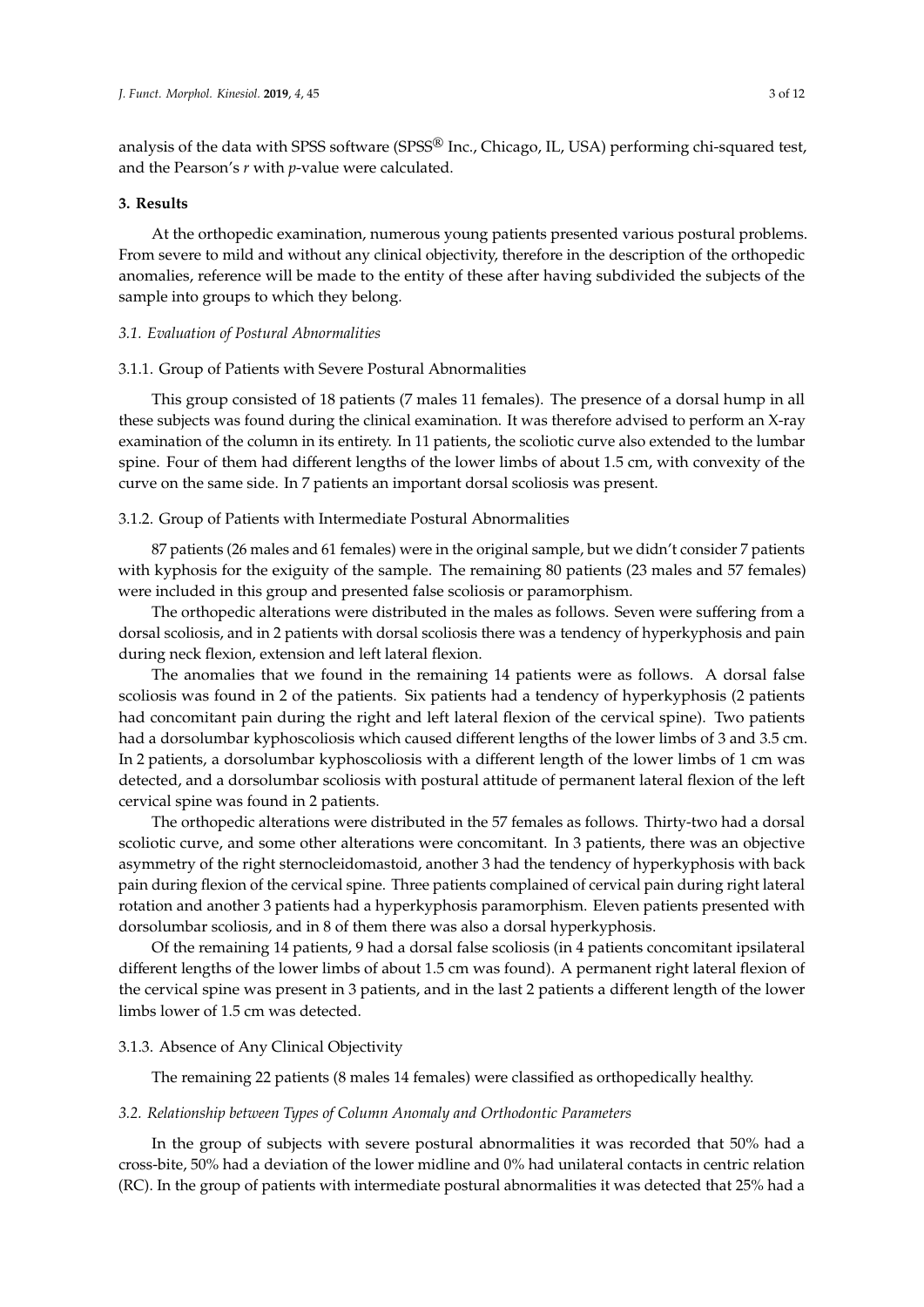cross-bite, 25% had deviation of the lower midline and 11.4% had unilateral contacts in RC. At the end, in the group of subjects without any clinical objectivity it was found that 33% had a cross-bite, 25% had deviation of the lower midline and 0% had unilateral contacts in RC.

To examine the results more analytically regarding the type of spine anomaly, the sample was also divided according to the type of column anomaly recorded at the orthopedic examination. For each group, the frequency of the orthodontic parameters taken into consideration was presented.

Therefore, we considered the subjects (22 patients) without any clinical objectivity (normal), with false scoliosis (80 patients) and with structured scoliosis (18 patients). In our analysis, we didn't consider 7 patients with kyphosis for the exiguity of the sample.

<span id="page-3-0"></span>A descriptive analysis was carried out, Table [1](#page-3-0) shows the percentages of posterior cross-bites recorded in subjects with structured scoliosis (50%), compared to subjects with false scoliosis (25%), and healthy (33%). The deviation of the lower midline in maximum intercuspidation is more frequent in subjects with scoliosis (50%), while unilateral contacts in centric relation are more frequent in subjects with false scoliosis (Table [2\)](#page-3-1).

| Rachis          |         |                  | <b>Cross-Bite</b> |      |              |
|-----------------|---------|------------------|-------------------|------|--------------|
|                 |         | <b>Bilateral</b> | Right             | Left | <b>Total</b> |
| Normal          | 8M      | 2M               | 2M                |      | 6/18         |
| 22              | 14F     | 2F               |                   |      | 33%          |
|                 | R conv. |                  |                   |      |              |
|                 | 13M     | 3M               | 3F                | 3M   |              |
| False scoliosis | 25F     |                  | 2M                |      |              |
| 80              | L conv. |                  |                   |      |              |
|                 | 10M     | 3M               | 2F                | 1M   | 20/80        |
|                 | 32F     | 3F               |                   |      | 25%          |
|                 | R conv. |                  |                   |      |              |
| Scoliosis       | 6F      |                  | 2F                | 3F   |              |
| 18              | L conv. |                  |                   |      |              |
|                 | 7M      |                  | 2M                |      | 9/18         |
|                 | 5F      |                  | 2F                |      | 50%          |

**Table 1.** Relations between scoliosis and cross-bite in our sample.

<span id="page-3-1"></span>

| Table 2. Relations between scoliosis and lower midline deviation and contacts on RC in our sample. |  |
|----------------------------------------------------------------------------------------------------|--|
|----------------------------------------------------------------------------------------------------|--|

| Rachis                |         | <b>Lower Midline Deviation</b> |    |       | Contacts on RC   |          |   |
|-----------------------|---------|--------------------------------|----|-------|------------------|----------|---|
|                       |         | R                              | L  | Total | <b>Bilateral</b> | $\bf{R}$ | L |
| Normal                | 8M      |                                |    | 5     | 8M               |          |   |
| 22                    | 14F     |                                | 5F | 22%   | 14F              |          |   |
|                       | R conv. |                                |    | 20    |                  |          |   |
|                       | 13M     |                                | 6M | 25%   | 13M              |          |   |
| False scoliosis<br>80 | 25F     | 5F                             | 5F |       | 21F              | 4F       |   |
|                       | L conv. |                                |    |       |                  |          |   |
|                       | 10M     | 2M                             |    |       | 7M               |          |   |
|                       | 32F     |                                | 2F |       | 23F              | 9Ε       |   |
|                       | R conv. |                                |    | 9     |                  |          |   |
| Scoliosis             | 6F      | 3F                             | 2F | 50%   | 6F               |          |   |
| 18                    | L conv. |                                |    |       |                  |          |   |
|                       | 7M      |                                | 2M |       | 7M               |          |   |
|                       | 5F      | 2F                             |    |       | 5F               |          |   |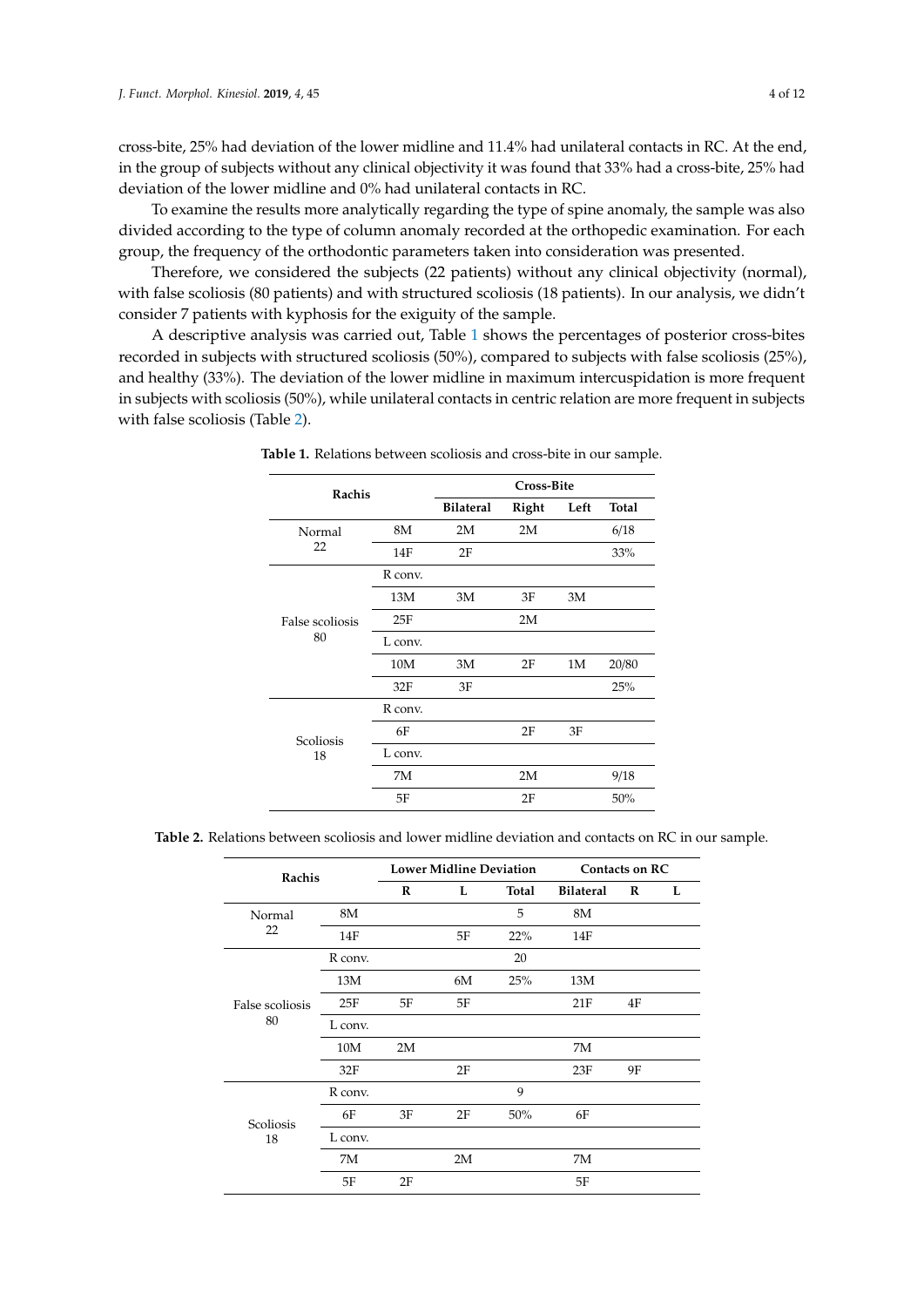In all three subgroups about molar relationship (Table [3\)](#page-4-0), we can observe a very low frequency of Class III and a slight prevalence of Class II. It is particularly interesting that in patients with false scoliosis and with structured scoliosis, a frequent discrepancy between the molar relationship of one side and the other occurs. This is contrary to what was observed in patients without any abnormality of the spine. Regarding the differences between one or more transversal planes, the most relevant result is represented by the finding of a high frequency of cross-bites in subjects with asymmetry of more than one transversal plane (Table [4\)](#page-4-1).

| Rachis          |         |     | <b>Molar Relationship R</b> |    |     | Molar Relationship L |    |  |
|-----------------|---------|-----|-----------------------------|----|-----|----------------------|----|--|
|                 |         | I   | II                          | Ш  | I   | H                    | Ш  |  |
| Normal          | 8M      |     | 8M                          |    |     | 8M                   |    |  |
| 22              | 14F     | 8F  | 6F                          |    | 8F  | 6F                   |    |  |
|                 | R conv. |     |                             |    |     |                      |    |  |
|                 | 13M     | 4M  | 7M                          | 2M | 4M  | 7M                   | 2M |  |
| False scoliosis | 25F     | 14F | 5F                          | 6F | 20F | 5F                   |    |  |
| 80              | L conv. |     |                             |    |     |                      |    |  |
|                 | 10M     | 2M  | 8M                          |    | 3M  | 7M                   |    |  |
|                 | 32F     | 11F | 18F                         | 3F | 11F | 18F                  | 3F |  |
|                 | R conv. |     |                             |    |     |                      |    |  |
| Scoliosis       | 6F      | 6F  |                             |    | 2F  | 4F                   |    |  |
| 18              | L conv. |     |                             |    |     |                      |    |  |
|                 | 7M      |     | 7M                          |    | 3M  | 4M                   |    |  |
|                 | 5F      |     | 5F                          |    | 2F  | 3F                   |    |  |

<span id="page-4-0"></span>**Table 3.** Relations between scoliosis and molar relationship (according to Angle's classification) in our sample.

<span id="page-4-1"></span>**Table 4.** Relations between differences in transversal planes and cross-bite in our sample.

| Rachis                                  |         |                  | <b>Cross-Bite</b> |      |                |  |
|-----------------------------------------|---------|------------------|-------------------|------|----------------|--|
|                                         |         | <b>Bilateral</b> | <b>Right</b>      | Left |                |  |
| Symmetry                                | 9M      | 2M               | 1M                | 1M   | 5              |  |
| 16                                      | 7F      |                  |                   |      | 33%            |  |
|                                         | R conv. |                  |                   |      |                |  |
| Asymmetric                              | 2M      |                  |                   |      |                |  |
| scapula-humeral                         | 8F      |                  | 2F                |      | $\overline{2}$ |  |
| track<br>17                             | L conv. |                  |                   |      |                |  |
|                                         | 2M      |                  |                   |      |                |  |
|                                         | 5F      |                  |                   |      | 11%            |  |
|                                         | R conv. |                  |                   |      |                |  |
| Deflection from<br>overhanging          | 5F      |                  |                   |      |                |  |
| 13                                      | L conv. |                  |                   |      | $\overline{2}$ |  |
|                                         | 8F      |                  |                   | 2F   | 14%            |  |
|                                         | R conv. |                  |                   |      |                |  |
|                                         | 5M      | 2M               |                   |      |                |  |
| More than one<br>transversal plan<br>34 | 14F     |                  | 7F                |      |                |  |
|                                         | L conv. |                  |                   |      |                |  |
|                                         | 5M      |                  | 5M                |      | 16             |  |
|                                         | 10F     |                  |                   | 2F   | 47%            |  |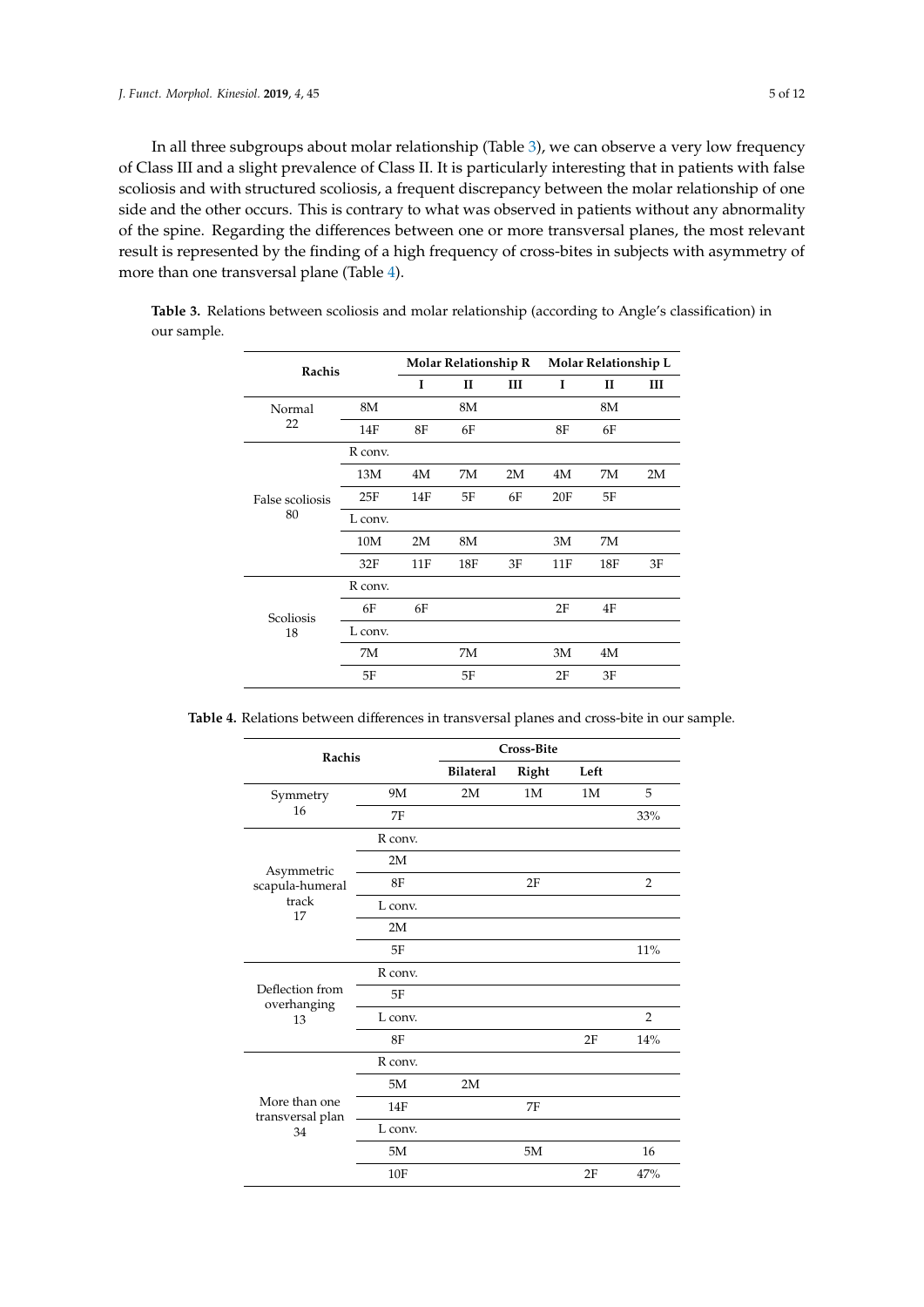From statistical analysis of the data, we found that the cross-bite was more frequent when scoliosis became worse (from normal subjects, to false scoliosis, to scoliosis), and the Pearson chi-square test was significant with a value of 0.003. No other statistically significant relationship was detected (Table [5\)](#page-6-0). The correlation between false scoliosis, scoliosis and cross-bite is evident with a Pearson's *r* of 0.279, and it is statistically significant with a *p*-value of 0.002 (Table [6\)](#page-6-1). We also found that the relationship between left cross-bite and contralateral side of the deviation of the curve of the spine in subjects with scoliosis is statistically significant with a value of 0.632 and a *p*-value of 0.005. We didn't find the same result for the right cross-bite, probably due to the small size of our sample of subjects examined (Table [7\)](#page-7-0). Another interesting relationship exists between bilateral cross-bite and the presence of false scoliosis or scoliosis. An *r* value of −0.0192 with a *p*-value of 0.036 indicates a negative correlation and demonstrates that in

|                                      |     | Normal<br>(22)   | False<br>Scoliosis (80) | <b>Scoliosis</b><br>(18) | <b>Total (120)</b> | Pearson<br>Chi-Square | $p$ -Value |
|--------------------------------------|-----|------------------|-------------------------|--------------------------|--------------------|-----------------------|------------|
| Bilateral<br>Cross-bite              | no  | 18               | 74                      | 18                       | 110                | 4.502                 | 0.105      |
|                                      | yes | $\overline{4}$   | 6                       | $\mathbf{0}$             | $10\,$             |                       |            |
| Cross-bite                           | no  | 20               | 66                      | 9                        | 95                 | 11.662                | 0.003      |
|                                      | yes | $\sqrt{2}$       | 14                      | 9                        | 25                 |                       |            |
| Cross-bite R                         | no  | 20               | 70                      | 12                       | 102                | 5.740                 | 0.057      |
|                                      | yes | $\overline{2}$   | 10                      | 6                        | 18                 |                       |            |
| Cross-bite L                         | no  | 22               | 76                      | 15                       | 113                | 5.310                 | 0.070      |
|                                      | yes | $\boldsymbol{0}$ | $\overline{4}$          | $\mathfrak{Z}$           | 7                  |                       |            |
| Lower midline<br>deviation           | no  | 17               | 60                      | 9                        | 86                 | 4.940                 | 0.085      |
|                                      | yes | $\sqrt{5}$       | 20                      | 9                        | 34                 |                       |            |
| Lower midline<br>deviation R         | no  | 17               | 73                      | 13                       | 103                | 5.999                 | 0.050      |
|                                      | yes | $\sqrt{5}$       | 7                       | 5                        | 17                 |                       |            |
| Lower midline<br>deviation L         | no  | 22               | 67                      | 14                       | 103                | 4.877                 | 0.087      |
|                                      | yes | $\boldsymbol{0}$ | 13                      | $\overline{4}$           | 17                 |                       |            |
| Contacts on RC<br>bilateral          | no  | $\boldsymbol{0}$ | 33                      | $\boldsymbol{0}$         | 33                 | 22.759                | 0.000      |
|                                      | yes | 22               | 47                      | 18                       | 87                 |                       |            |
| Contacts on RC<br>Right              | no  | 22               | 50                      | 18                       | 90                 | 20.000                | 0.000      |
|                                      | yes | $\mathbf{0}$     | 30                      | $\mathbf{0}$             | 30                 |                       |            |
| Contacts on RC<br>Left               | no  | 22               | 80                      | 18                       | 120                |                       |            |
|                                      | yes | $\theta$         | $\Omega$                | $\theta$                 | $\mathbf{0}$       |                       |            |
| Molar relationship<br>Right Class I  | no  | 14               | 49                      | 12                       | 75                 | 0.199                 | 0.905      |
|                                      | yes | $\,8\,$          | 31                      | $\boldsymbol{6}$         | 45                 |                       |            |
| Molar relationship<br>Right Class II | no  | 8                | 42                      | 6                        | 56                 | 3.318                 | 0.190      |

**Table 5.** Pearson chi-square test of our sample.

the bilateral cross-bite there is a symmetric posture of the mandible without shifting.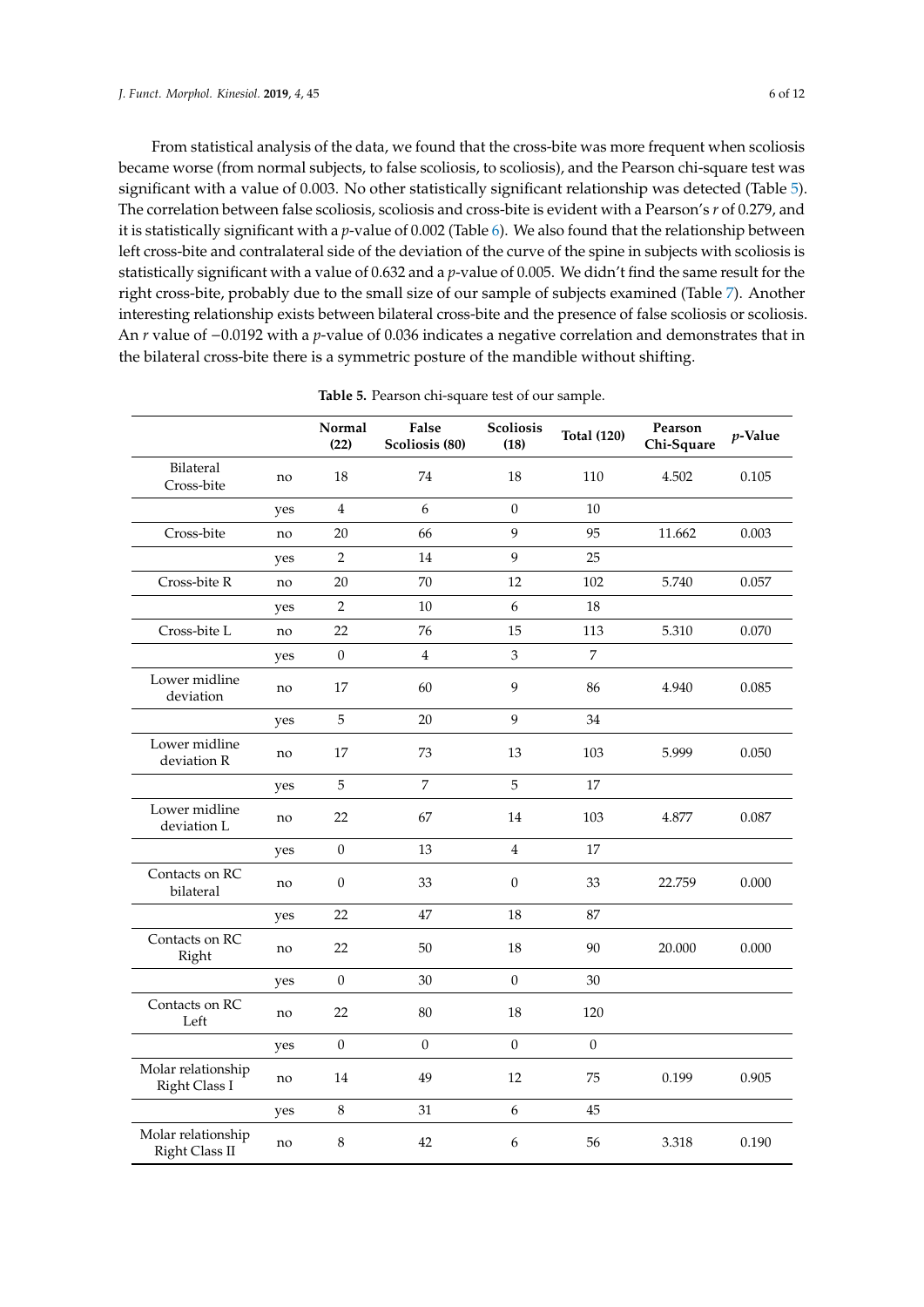<span id="page-6-0"></span>

|                                       |     | Normal<br>(22) | False<br>Scoliosis (80) | <b>Scoliosis</b><br>(18) | <b>Total (120)</b> | Pearson<br>Chi-Square | $p$ -Value |
|---------------------------------------|-----|----------------|-------------------------|--------------------------|--------------------|-----------------------|------------|
|                                       | yes | 14             | 38                      | 12                       | 64                 |                       |            |
| Molar relationship<br>Right Class III | no  | 22             | 69                      | 18                       | 109                | 6.055                 | 0.048      |
|                                       | yes | $\theta$       | 11                      | $\Omega$                 | 11                 |                       |            |
| Molar relationship<br>Left Class I    | no  | 14             | 42                      | 11                       | 67                 | 1.107                 | 0.575      |
|                                       | yes | 8              | 38                      | 7                        | 53                 |                       |            |
| Molar relationship<br>Left Class II   | no  | 8              | 43                      | 7                        | 58                 | 2.845                 | 0.241      |
|                                       | yes | 14             | 37                      | 11                       | 62                 |                       |            |
| Molar relationship<br>Left Class III  | no  | 22             | 75                      | 18                       | 115                | 2.609                 | 0.271      |
|                                       | yes | $\mathbf{0}$   | 5                       | $\overline{0}$           | 5                  |                       |            |

**Table 5.** *Cont.*

<span id="page-6-1"></span>**Table 6.** Values of *r* Pearson correlation in our sample. \*:  $p < 0.05$ , statistically significant.

| <b>Degree of Scoliosis</b> | <b>Pearson Correlation</b> | <i>p</i> -Value |
|----------------------------|----------------------------|-----------------|
| Bilateral cross-bite       | $-0.192$                   | $0.036*$        |
| Cross-bite                 | 0.279                      | $0.002*$        |
| Cross-bite R               | 0.186                      | $0.042*$        |
| Cross-bite L               | 0.199                      | $0.029*$        |
| Lower midline deviation    | 0.165                      | 0.072           |
| Lower midline deviation R  | 0.23                       | 0.799           |
| Lower midline deviation L  | 0.189                      | $0.038*$        |
| Contacts on R.C. Bilateral | 0.036                      | 0.699           |
| Contacts on R.C. R.        | 0.033                      | 0.717           |
| Contacts on R.C. L.        |                            |                 |
| Molar relationship R CL1   | 0.015                      | 0.871           |
| Molar relationship R CL2   | 0.004                      | 0.967           |
| Molar relationship R CL3   | 0.018                      | 0.842           |
| Molar relationship L CL1   | 0.022                      | 0.809           |
| Molar relationship L CL2   | $-0.027$                   | 0.77            |
| Molar relationship L CL3   | 0.012                      | 0.896           |

Furthermore, deviations of the lower midline were more frequent in patients with asymmetry of the line joining the shoulders and in subjects with a deviation of the spine relative to the overhanging (Table [8\)](#page-7-1). Moreover, a statistically significant correlation exists between lower midline deviation and false scoliosis, with a value of 0.376 and a *p*-value of 0.001. As we found for the cross-bite, the relationship between left deviation of lower midline and contralateral side of the deviation of the curve of the spine with false scoliosis is statistically significant with a value of 0.327 and a *p*-value of 0.003. The high frequency of cross-bites and lower midline deviation indicates that in the sample we analyzed, the cross-bite was caused by a bilateral contraction of the upper arch responsible for the shift of the mandible on the affected side, causing a functional cross-bite (Table [9\)](#page-8-0).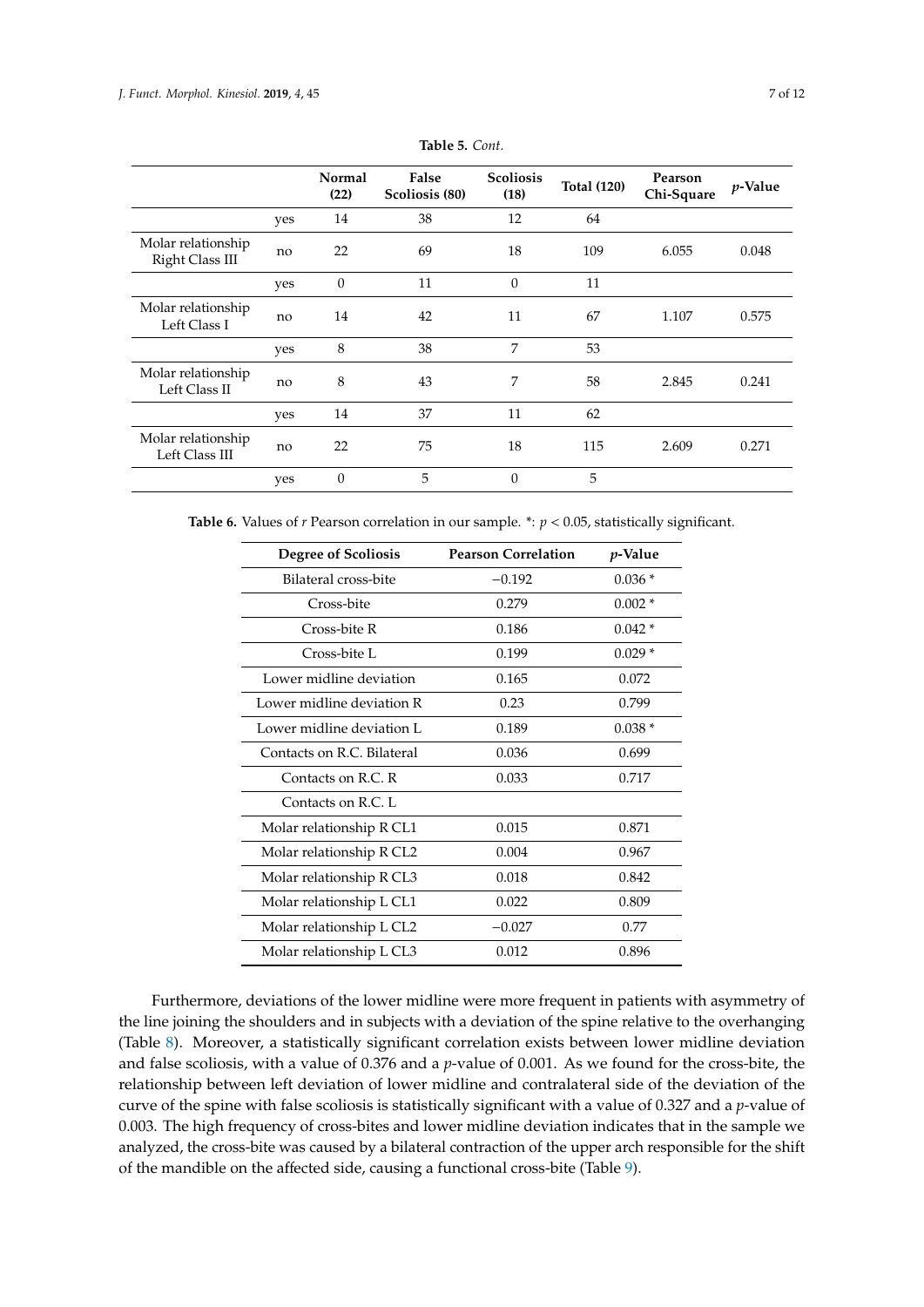|                      | <b>False Scoliosis</b> |           |          | <b>Scoliosis</b> |
|----------------------|------------------------|-----------|----------|------------------|
|                      | R conv.                | L conv.   | R conv.  | L conv.          |
| Bilateral cross-bite | 0.014                  | $-0.014$  |          |                  |
| $p$ -value           | 0.9                    | 0.9       |          |                  |
| Cross-bite           | 0.089                  | $-0.089$  | 0.471    | $-0.0471$        |
| <i>p</i> -value      | 0.433                  | 0.433     | 0.048    | 0.048            |
| Cross-bite R         | 0.019                  | $-0.019$  | $\Omega$ | $\Omega$         |
| <i>p</i> -value      | 0.868                  | 0.868     | 1        | $\mathbf{1}$     |
| Cross-bite L         | 0.126                  | $-0.126$  | 0.632    | $-0.632$         |
| <i>p</i> -value      | 0.264                  | 0.264     | $0.005*$ | $0.005*$         |
| Midline              | 0.376                  | $-0.376$  | 0.471    | $-0.471$         |
| <i>p</i> -value      | $0.001*$               | $0.001*$  | 0.048    | 0.048            |
| Midline deviation R  | 0.148                  | $-0.0148$ | 0.351    | $-0.351$         |
| <i>p</i> -value      | 0.189                  | 0.189     | 0.153    | 0.153            |
| Midline deviation L  | 0.327                  | $-0.0327$ | 0.189    | $-0.189$         |
| <i>p</i> -value      | $0.003*$               | $0.003*$  | 0.453    | 0.453            |

<span id="page-7-0"></span>**Table 7.** Values of *r* Pearson correlation for cross-bite and midline deviation related to groups of false scoliosis and scoliosis subjects.  $\dot{r}$ :  $p < 0.05$ , statistically significant.

<span id="page-7-1"></span>**Table 8.** Relations between differences in transversal planes and midline deviation in our sample.

| Rachis           |         |    | <b>Lower Midline Deviation</b> |              |  |  |
|------------------|---------|----|--------------------------------|--------------|--|--|
|                  |         | R  | L                              | <b>Total</b> |  |  |
| Symmetry         | 9M      | 2M |                                | 4            |  |  |
| 16               | 7F      | 2F |                                | 25%          |  |  |
| asymmetric       | R conv. |    |                                |              |  |  |
| scapula-humeral  | 2M      |    |                                |              |  |  |
| track            | 8F      | 3F | 2F                             |              |  |  |
| 17               | L conv. |    |                                |              |  |  |
|                  | 2M      | 3M |                                | 11           |  |  |
|                  | 5F      |    | 3F                             | 65%          |  |  |
| deflection from  | R conv. |    |                                |              |  |  |
| overhanging      | 5F      | 2F | 1F                             |              |  |  |
|                  | L conv. |    |                                | 6            |  |  |
| 13               | 8F      | 1F | 2F                             | 46%          |  |  |
| more than one    | R conv. |    |                                |              |  |  |
| transversal plan | 5M      |    |                                |              |  |  |
| 34               | 14F     | 8F |                                |              |  |  |
|                  | L conv. |    |                                |              |  |  |
|                  | 5M      |    | 2M                             | 10           |  |  |
|                  | 10F     |    |                                | 29%          |  |  |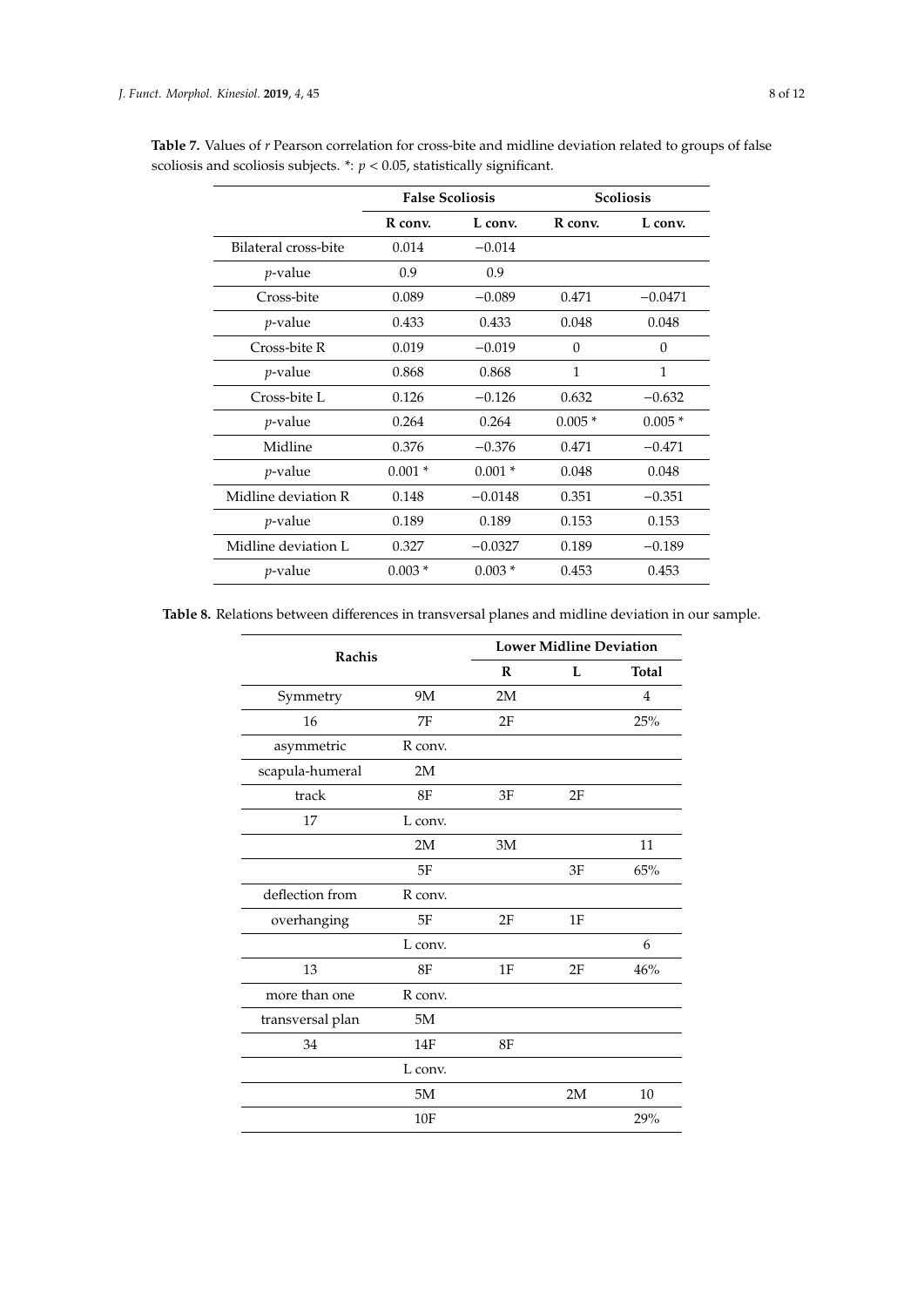|                 | <b>Midline Deviation R</b> | <b>Midline Deviation L</b> |
|-----------------|----------------------------|----------------------------|
| Cross-bite R    | 0.294                      | 0.002                      |
| <i>p</i> -value | $0.001*$                   | 0.986                      |
| Cross-bite L    | 0.078                      | 0.511                      |
| <i>p</i> -value | 0.4                        | በ *                        |

<span id="page-8-0"></span>**Table 9.** Relations between cross-bites and midline deviations in our study.  $*$ :  $p < 0.05$ , statistically significant.

The correlations show a close interdependence between the orthodontic transverse anomalies (cross-bite, lower midline deviation) and those of the spine. This further demonstrates how an alteration of the mandibular posture may influence the neuromuscular kinematic chain of the total body [\[23\]](#page-10-6).

## **4. Discussion**

Early screening to intercept scoliosis is desirable and prevents patients from longer and more complex treatments and spinal surgery [\[24](#page-10-7)[,25\]](#page-10-8). The diagnosis of scoliosis is based on a clinical and radiographic examination: the clinical evaluation assumes prominent relevance in the early diagnosis of some forms, the radiographic examination can be performed after the clinical evaluation. The clinical signs for the diagnosis of scoliosis are the hump, misalignment, the obliquity of the pelvis, asymmetry of the triangles of size, asymmetrical scapular profiles, bulging and the insufficiency of the abdominal muscles [\[3\]](#page-9-2). False scoliosis or paramorphism should not be confused with scoliosis, it is considered a para-physiological framework with spontaneous evolution, completely independent of structured scoliosis, it is always correctable in the supine position or in the movement of the trunk forward and, contrary to scoliosis, it is not foreseen by the deformity of the vertebral bodies [\[4,](#page-9-3)[26\]](#page-10-9).

From the tables, depending on the difference in level of one or more transversal planes we do not take into consideration the correlations between the incidence of occlusal anomalies and the difference of more than one transverse plane, while the lower midline deviations are very frequent in subjects with differences of the line joining the cingulum-scapula-humeral.

In our study, we found significantly high correlations between cross-bites and lower midline deviation in the group of patients with structured scoliosis and with false scoliosis, respectively, suggesting that the anomalies of the rachis somehow correlate with malocclusions such as contraction of the upper arch, and with a mandibular deviation in the three planes of space. It is also well known that the posterior cross-bite occurs in the baby dentition or in the early mixed dentition and is rarely self-corrected. It could be hypothesized that this orthodontic condition has a descending role in the onset of postural pathology [\[21\]](#page-10-4).

Previous investigation showed that left-right asymmetries are among the most common anomalies in patients with scoliosis [\[27\]](#page-10-10), in fact this condition seems to be also evident in the maxillo-facial district of subjects with unilateral cross-bite, lower midline deviation and facial asymmetries [\[28\]](#page-10-11).

In Accordance to the results of the present study, Lippold et al. also showed that the degree of midline deviation is associated with the unilateral cross-bite and that the severe type of scoliosis was characterized by significantly higher presence of midline deviation. On the other hand, we didn't find a relationship between unilateral Class II malocclusion associated with false scoliosis or scoliosis [\[28\]](#page-10-11). It is interesting to underline that in our sample we found a compensatory curve of scoliosis in the opposite side of the cross-bite, as reported by Hirschfelder [\[29\]](#page-11-0).

It is well known that a relationship exists between mandibular lateral deviation, unilateral cross-bite and TMJ dysfunction. Experimental studies in rabbits tried to explain the origin and the mechanisms that cause the onset of an asymmetric growth of the head due to a unilateral cross-bite [\[30,](#page-11-1)[31\]](#page-11-2). This aspect is particularly important in growing patients to avoid condylar compression that could cause structural asymmetry of the face [\[19](#page-10-12)[,32\]](#page-11-3). Other research has shown that a unilateral cross-bite is associated with an asymmetrical condylar position, with an asymmetrical mandibular opening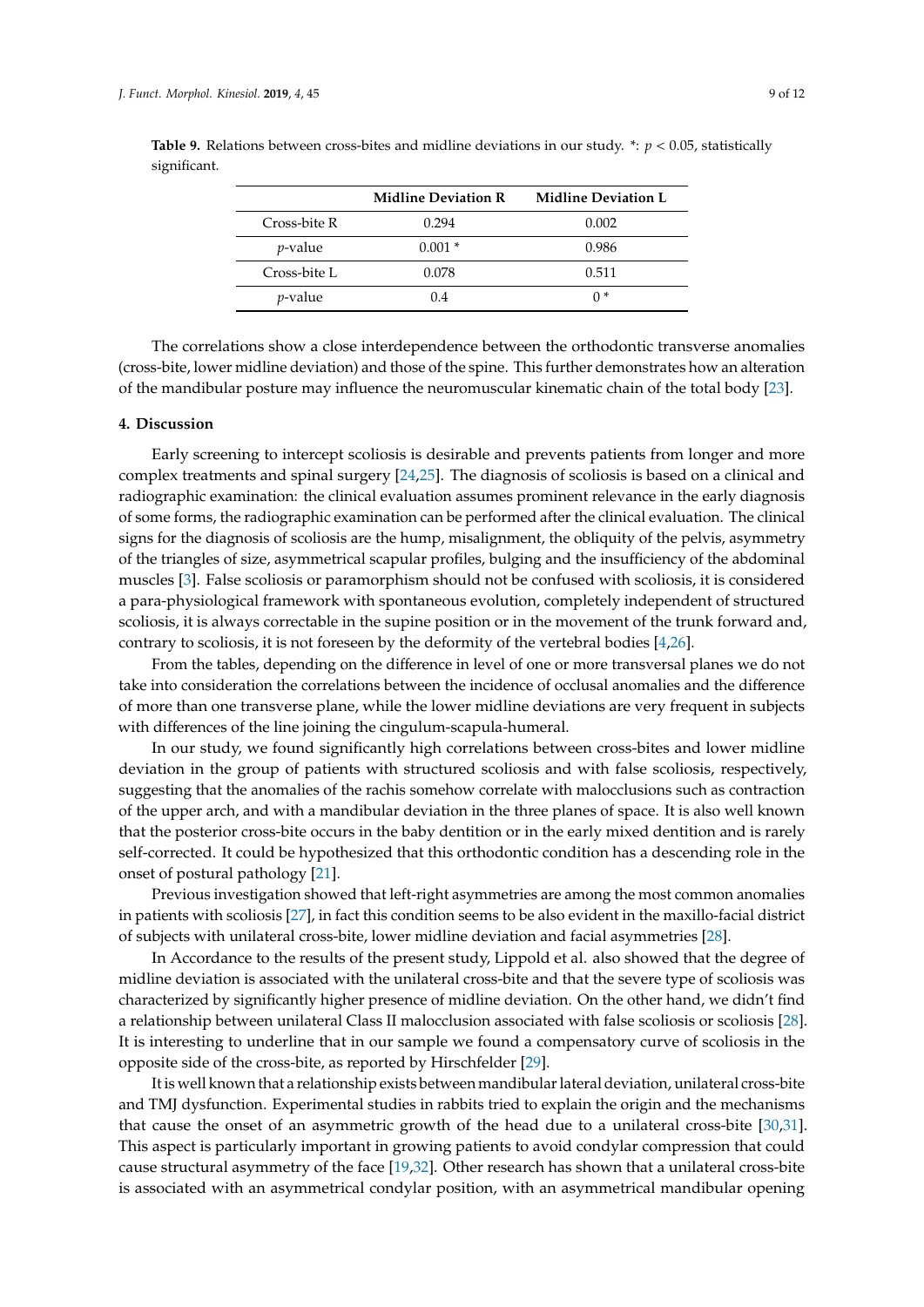pattern [\[28](#page-10-11)[,33\]](#page-11-4), and this appears to reduce mandibular condylar growth [\[9\]](#page-10-13), causing a shortening of the mandibular ramus from the side of the cross-bite [\[11,](#page-10-14)[33\]](#page-11-4). An early correction of the cross-bite is therefore desirable [\[8](#page-10-15)[,10,](#page-10-16)[34\]](#page-11-5) because an asymmetric occlusion causes an alteration of the growth that is responsible of mandibular and facial asymmetry [\[6](#page-10-0)[,7,](#page-10-17)[9](#page-10-13)[,12,](#page-10-18)[13\]](#page-10-19), and subsequently also an asymmetry of the spine. For this type of correlation, the role of the lower jaw was emphasized, with the aim of correct posture of the whole body.

It's interesting to note that a scoliotic curve has been developed after induction of a unilateral cross-bite in rats and these changes were observed after one week of unilateral alteration and were corrected after the rebalancing of the occlusal plane [\[33](#page-11-4)[,35\]](#page-11-6).

From the results of this paper we can state that a good occlusion is very important to maintain the stability of the kinetic chain of the body. Particularly, as we already showed, the position of premolars plays an important role in the stability of occlusion [\[36\]](#page-11-7), and early orthodontic treatment could prevent the development of complex malocclusions, especially cross-bites [\[34](#page-11-5)[,37](#page-11-8)[–41\]](#page-11-9).

Achieving a good occlusion is easier in growing patients and is a preventive way to reduce longer and more complex treatments, surgical procedures and the need to assume drugs, for the benefit of patients [\[42](#page-11-10)[–50\]](#page-11-11).

## **5. Conclusions**

It is therefore evident that there is a correlation between scoliosis and malocclusions on the transversal plane but not on the sagittal plane, and the presence of these types of malocclusion imposes a postural evaluation of the patient by the orthodontist.

A limitation of our work was that we treated patients orthodontically, but we didn't reevaluate them with orthopedic examination after orthodontic treatment and vice versa.

Further research could help to reveal more details on the correlations between body posture and malocclusions from a pathogenic and clinical point of view in order to clarify whether the diseases occur concomitantly or if one is dependent on the other, if the therapy in one of the two districts influences the other, and in particular, if orthodontic treatment of patients, especially with cross-bite, can improve or correct the false scoliosis. In case of scoliosis, after having performed the radiographic examination, it could be assessed whether orthodontic treatment improves the prognosis.

Thus, all the asymmetries observed in patients with false scoliosis and scoliosis indicate the need for an early orthodontic and orthopedic examination.

However, further research is desirable to clarify whether there is a causal relationship between occlusal changes and body posture.

**Author Contributions:** Conceptualization, S.S. and G.C.; methodology, G.C.; validation, A.C., M.I., M.C., S.S. and S.B.; formal analysis, R.L.B. and B.T.; data curation, S.S. and B.T.; writing—original draft preparation, G.C. and S.S.; writing—review and editing, S.B. and M.C.; visualization, R.L.B. and S.B.; supervision, M.C.

**Funding:** This research received no external funding.

**Conflicts of Interest:** The authors declare no conflict of interest.

#### **References**

- <span id="page-9-0"></span>1. Grassi, F.; Pazzaglia, U.; Pilato, G.; Zatti, G. *Manuale di Ortopedia e Traumatologia*, 2nd ed.; Elsevier: Amsterdam, The Netherlands, 2012.
- <span id="page-9-1"></span>2. Fitzgerald, R.; Kaufer, H.; Malkani, A.L. *Trattato di Ortopedia e Traumatologia*; Verduci: Woodbridge, ON, Canada, 2004.
- <span id="page-9-2"></span>3. Trobisch, P.; Suess, O.; Schwab, F. Idiopathic scoliosis. *Dtsch Arztebl Int.* **2010**, *107*, 875–883; quiz 884. [\[CrossRef\]](http://dx.doi.org/10.3238/arztebl.2010.0875) [\[PubMed\]](http://www.ncbi.nlm.nih.gov/pubmed/21191550)
- <span id="page-9-3"></span>4. Kouwenhoven, J.W.; Castelein, R.M. The pathogenesis of adolescent idiopathic scoliosis: Review of the literature. *Spine (Phila Pa 1976)* **2008**, *33*, 2898–2908. [\[CrossRef\]](http://dx.doi.org/10.1097/BRS.0b013e3181891751) [\[PubMed\]](http://www.ncbi.nlm.nih.gov/pubmed/19092622)
- <span id="page-9-4"></span>5. Cucuzza, M.E.; Evola, G.; Evola, F.R. Adolescent Idiopathic Scoliosis: A Minireview. *Biomed. J. Sci. Tech. Res.* **2018**, *2*. [\[CrossRef\]](http://dx.doi.org/10.26717/BJSTR.2018.02.000770)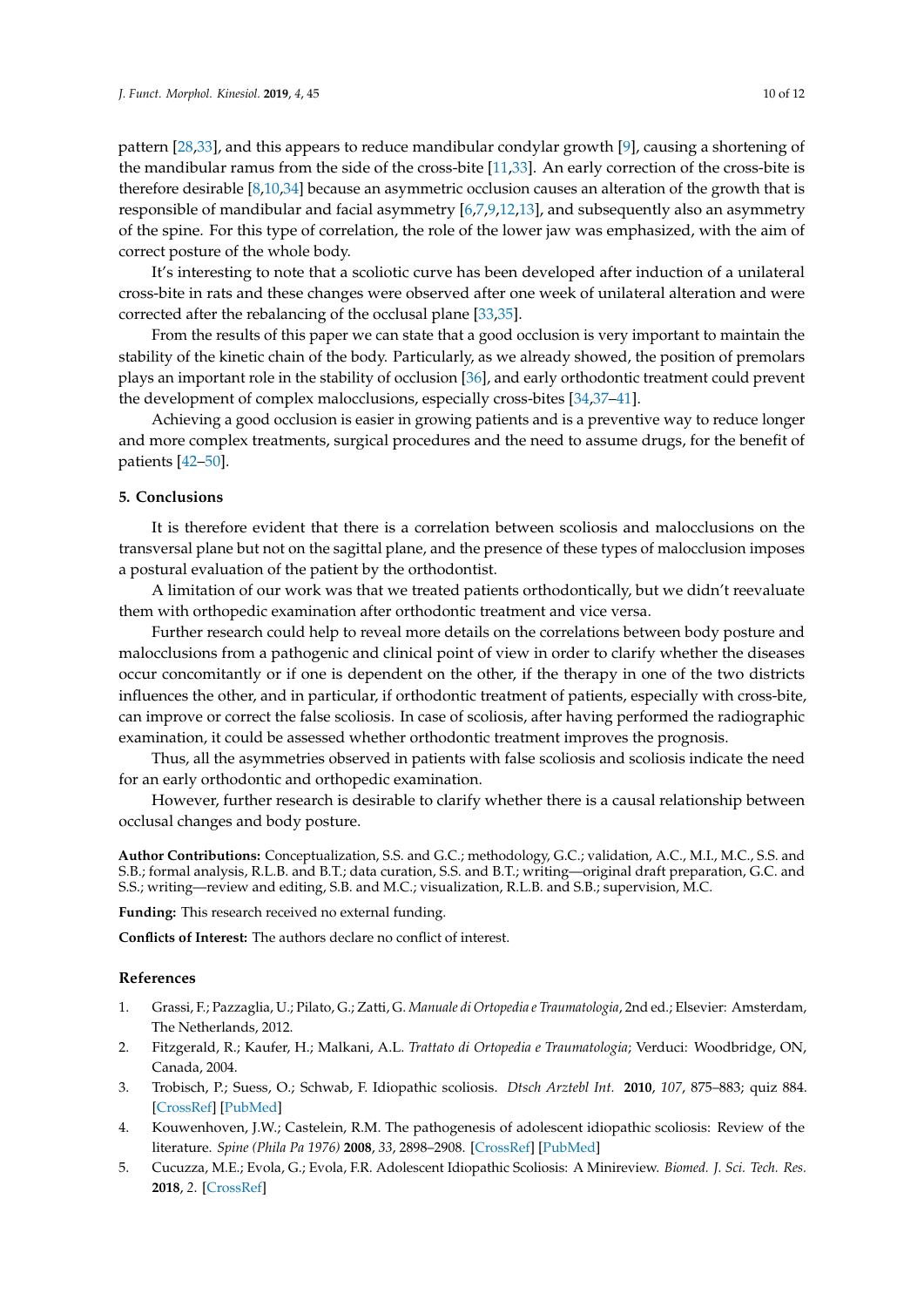- <span id="page-10-0"></span>6. Hesse, K.L.; Artun, J.; Joondeph, D.R.; Kennedy, D.B. Changes in condylar postition and occlusion associated with maxillary expansion for correction of functional unilateral posterior crossbite. *Am. J. Orthod. Dentofac. Orthop.* **1997**, *111*, 410–418. [\[CrossRef\]](http://dx.doi.org/10.1016/S0889-5406(97)80023-6)
- <span id="page-10-17"></span>7. Langberg, B.J.; Arai, K.; Miner, R.M. Transverse skeletal and dental asymmetry in adults with unilateral lingual posterior crossbite. *Am. J. Orthod. Dentofac. Orthop.* **2005**, *127*, 6–15. [\[CrossRef\]](http://dx.doi.org/10.1016/j.ajodo.2003.10.044)
- <span id="page-10-15"></span>8. O'Byrn, B.L.; Sadowsky, C.; Schneider, B.; BeGole, E.A. An evaluation of mandibular asymmetry in adults with unilateral posterior crossbite. *Am. J. Orthod. Dentofac. Orthop.* **1995**, *107*, 394–400. [\[CrossRef\]](http://dx.doi.org/10.1016/S0889-5406(95)70092-7)
- <span id="page-10-13"></span>9. Pinto, A.S.; Buschang, P.H.; Throckmorton, G.S.; Chen, P. Morphological and positional asymmetries of young children with functional unilateral posterior crossbite. *Am. J. Orthod. Dentofac. Orthop.* **2001**, *120*, 513–520. [\[CrossRef\]](http://dx.doi.org/10.1067/mod.2001.118627a)
- <span id="page-10-16"></span>10. Pirttiniemi, P.; Kantomaa, T.; Lahtela, P. Relationship between craniofacial and condyle path asymmetry in unilateral cross-bite patients. *Eur. J. Orthod.* **1990**, *12*, 408–413. [\[CrossRef\]](http://dx.doi.org/10.1093/ejo/12.4.408)
- <span id="page-10-14"></span>11. Pirttiniemi, P.; Raustia, A.; Kantomaa, T.; Pyhtinen, J. Relationships of bicondylar position to occlusal asymmetry. *Eur. J. Orthod.* **1991**, *13*, 441–445. [\[CrossRef\]](http://dx.doi.org/10.1093/ejo/13.6.441)
- <span id="page-10-18"></span>12. Solow, B.; Siersbaek-Nielsen, S. Cervical and craniocervical posture as predictors of craniofacial growth. *Am. J. Orthod. Dentofac. Orthop.* **1992**, *101*, 449–458. [\[CrossRef\]](http://dx.doi.org/10.1016/0889-5406(92)70119-U)
- <span id="page-10-19"></span>13. Wong, M.L.; Sandham, A.; Ang, P.K.; Wong, D.C.; Tan, W.C.; Huggare, J. Craniofacial morphology, head posture, and nasal respiratory resistance in obstructive sleep apnoea: An inter-ethnic comparison. *Eur. J. Orthod.* **2005**, *27*, 91–97. [\[CrossRef\]](http://dx.doi.org/10.1093/ejo/cjh077) [\[PubMed\]](http://www.ncbi.nlm.nih.gov/pubmed/15743868)
- <span id="page-10-1"></span>14. Schmid, W.; Mongini, F.; Felisio, A. A computer-based assessment of structural and displacement asymmetries of the mandible. *Am. J. Orthod. Dentofac. Orthop.* **1991**, *100*, 19–34. [\[CrossRef\]](http://dx.doi.org/10.1016/0889-5406(91)70045-X)
- <span id="page-10-2"></span>15. Bettany-Saltikov, J.; Weiss, H.R.; Chockalingam, N.; Taranu, R.; Srinivas, S.; Hogg, J.; Whittaker, V.; Kalyan, R.V.; Arnell, T. Surgical versus non-surgical interventions in people with adolescent idiopathic scoliosis. *Cochrane Database Syst. Rev.* **2015**, *6*, 010663. [\[CrossRef\]](http://dx.doi.org/10.1002/14651858.CD010663.pub2) [\[PubMed\]](http://www.ncbi.nlm.nih.gov/pubmed/25908428)
- 16. Bridwell, K.H. Surgical treatment of idiopathic adolescent scoliosis. *Spine (Phila Pa 1976)* **1999**, *24*, 2607–2616. [\[CrossRef\]](http://dx.doi.org/10.1097/00007632-199912150-00008)
- 17. Bunge, E.M.; Juttmann, R.E.; de Kleuver, M.; van Biezen, F.C.; de Koning, H.J.; The NESCIO Group. Health-related quality of life in patients with adolescent idiopathic scoliosis after treatment: Short-term effects after brace or surgical treatment. *Eur. Spine J.* **2007**, *16*, 83–89. [\[CrossRef\]](http://dx.doi.org/10.1007/s00586-006-0097-9) [\[PubMed\]](http://www.ncbi.nlm.nih.gov/pubmed/16609857)
- 18. Goldberg, C.J.; Moore, D.P.; Fogarty, E.E.; Dowling, F.E. The natural history of early onset scoliosis. *Stud. Health Technol. Inf.* **2002**, *91*, 68–70.
- <span id="page-10-12"></span>19. Ricketts, R.M. Abnormal function of the temporal mandibular joint. *Am. J. Orthod.* **1955**, *41*, 435–441. [\[CrossRef\]](http://dx.doi.org/10.1016/0002-9416(55)90154-8)
- <span id="page-10-3"></span>20. Ricketts, R.M. *Provocations and Perceptions in Cranio-Facial Orthop Edics*; RMO: Denver, CO, USA, 1989.
- <span id="page-10-4"></span>21. Agostino, P.; Ugolini, A.; Signori, A.; Silvestrini-Biavati, A.; Harrison, J.E.; Riley, P. Orthodontic treatment for posterior crossbites. *Cochrane Database Syst. Rev.* **2014**, *8*, 000979. [\[CrossRef\]](http://dx.doi.org/10.1002/14651858.CD000979.pub2)
- <span id="page-10-5"></span>22. Angle, E.H. *Malocclusion of the Teeth*, 7th ed.; The S.S. White Dental Manufacturing Company: Philadelphia, PA, USA, 1907.
- <span id="page-10-6"></span>23. Saccucci, M.; Tettamanti, L.; Mummolo, S.; Polimeni, A.; Festa, F.; Tecco, S. Scoliosis and dental occlusion: A review of the literature. *Scoliosis* **2011**, *6*, 15. [\[CrossRef\]](http://dx.doi.org/10.1186/1748-7161-6-15)
- <span id="page-10-7"></span>24. Dunn, J.; Henrikson, N.B.; Morrison, C.C.; Blasi, P.R.; Nguyen, M.; Lin, J.S. Screening for Adolescent Idiopathic Scoliosis: Evidence Report and Systematic Review for the US Preventive Services Task Force. *J. Am. Med. Assoc. JAMA* **2018**, *319*, 173–187. [\[CrossRef\]](http://dx.doi.org/10.1001/jama.2017.11669)
- <span id="page-10-8"></span>25. Trovato, F.M.; Roggio, F.; Szychlinska, M.A.; Borzì, F.; Musumeci, G. Clinical Kinesiology and Posturology Applied to a Group of Italian Students. A Morphological Observational Study. *J. Funct. Morphol. Kinesiol.* **2016**, *1*, 16–29. [\[CrossRef\]](http://dx.doi.org/10.3390/jfmk1010016)
- <span id="page-10-9"></span>26. Riseborough, E.J.; Wynne-Davies, R. A genetic survey of idiopathic scoliosis in Boston, Massachusetts. *J. Bone Jt. Surg. Am.* **1973**, *55*, 974–982. [\[CrossRef\]](http://dx.doi.org/10.2106/00004623-197355050-00006)
- <span id="page-10-10"></span>27. Korbmacher, H.; Koch, L.; Eggers-Stroeder, G.; Kahl-Nieke, B. Associations between orthopaedic disturbances and unilateral crossbite in children with asymmetry of the upper cervical spine. *Eur. J. Orthod.* **2007**, *29*, 100–104. [\[CrossRef\]](http://dx.doi.org/10.1093/ejo/cjl066) [\[PubMed\]](http://www.ncbi.nlm.nih.gov/pubmed/17290022)
- <span id="page-10-11"></span>28. Lippold, C.; van den Bos, L.; Hohoff, A.; Danesh, G.; Ehmer, U. Interdisciplinary study of orthopedic and orthodontic findings in pre-school infants. *J. Orofac. Orthop.* **2003**, *64*, 330–340. [\[CrossRef\]](http://dx.doi.org/10.1007/s00056-003-0236-4) [\[PubMed\]](http://www.ncbi.nlm.nih.gov/pubmed/14692047)